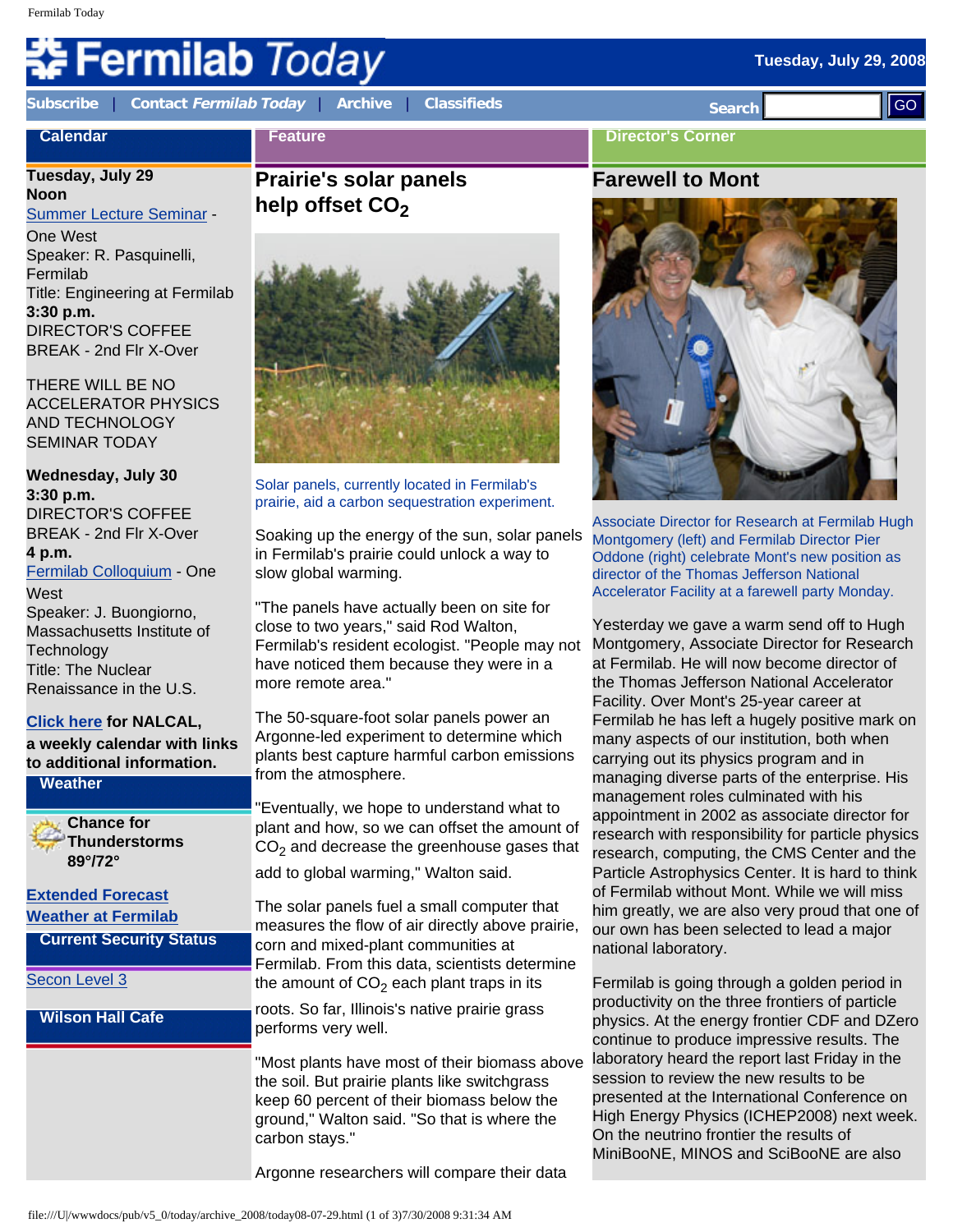#### Fermilab Today

## **Tuesday, July 29**

- Creamy turkey vegetable
- Chili dog
- Tomato Swiss steak
- Chicken cacciatore
- Italian Panini w/provolone
- Assorted slice pizza
- Super burrito

#### [Wilson Hall Cafe Menu](http://bss.fnal.gov/cafe/index.html)

#### **Chez Leon**

**Wednesday, July 30 Lunch** - Pecan crusted chicken salad - Carrot cake

**Thursday, July 31 Dinner** Closed

#### [Chez Leon Menu](http://bss.fnal.gov/chezleon/index.html)

Call x4598 to make your reservation.

**Archives**

*[Fermilab Today](http://www.fnal.gov/pub/today/archive.html)*

**[Result of the Week](http://www.fnal.gov/pub/today/resultoftheweek/index.html)**

**[Safety Tip of the Week](http://www.fnal.gov/pub/today/safety/)**

**[ILC NewsLine](http://www.linearcollider.org/newsline/archive/index.html)**

## **Info**

*Fermilab Today* is online at: [www.fnal.gov/today/](http://www.fnal.gov/today/)

Send comments and suggestions to: [today@fnal.gov](mailto:today@fnal.gov)

to that collected at similar experiments across America. The panels can be seen on a mobile unit at the dog training area along Batavia Road and in a corn field at the east corner of Fermilab. The Argonne-owned panels will remain at Fermilab.

"Weather patterns vary from year to year, so it's important to get as much data as possible," Walton said. "You can bet on seeing the panels for quite awhile."

*-- Jennifer L. Johnson*

**Photos of the Day**

# **Japanese students, teachers, visit Fermilab for QuarkNet**



Several high school students and physics teachers from Japan visited Fermilab last week. On their visit, which was supported by Japan's secretary of education, the students and teachers attended several particle physics lectures, toured the laboratory and took a tour of Argonne. QuarkNet professor Ken Cecire hosted the group and organized several high-energy-physics activities. **In the News**

the dominant component in this physics area. On the Astrophysics frontier we have again world class results from SDSS, Pierre Auger, CDMS II and COUPP. While it takes many to achieve such successes, Mont has made a unique contribution to them by managing the always-scarce technical and financial resources that have accomplished such a great program.

My close working relationship with Mont has been only over the last three years. They have been a difficult three years with the national planning for high energy physics in turmoil, the very demanding competition for the Fermilab contract and the even more demanding challenges posed by the huge budget cut delivered last year by the omnibus bill. Throughout these turbulent times Mont has provided steady leadership to our research program and has been an invaluable member of the senior management team. Mont, from all your friends and colleagues at Fermilab, we wish you good luck (and good budgets) in your new endeavors.

#### **Accelerator Update**

#### **July 25-28**

- Four stores provided ~64 hours and 30 minutes of luminosity

- DZero experiences network problems due to a small power outage.

- E-Cool front end problems

[Read the Current Accelerator Update](http://www.fnal.gov/pub/news08/update.html) [Read the Early Bird Report](http://www-bd.fnal.gov/earlybird/ebird.html) [View the Tevatron Luminosity Charts](http://www.fnal.gov/pub/now/tevlum.html)

**Announcements**

**[Have a safe day!](http://www.fnal.gov/pub/about/safety/profiles.html)**

## **UEC elections underway**

Elections for the 2008-2009 Users' Executive Committee are now open. Votes must be cast by Aug. 5. More information is available [here.](http://www.fnal.gov/orgs/fermilab_users_org/elections/2008/election.html)

#### **Swimming lesson registration ends Thursday**

The final swimming lesson session starts on Monday, Aug. 4 and lasts for two weeks. Four classes are offered: 9-9:40 a.m. - Youth Lessons 9:50-10:30 a.m. - Youth Lessons 10-10:30 a.m. - Preschool Lessons 10:40-11:10 a.m. - Preschool Lessons Registration will close on Thursday, July 31 at noon. Register at the Recreation Office on WH15 (x5427).